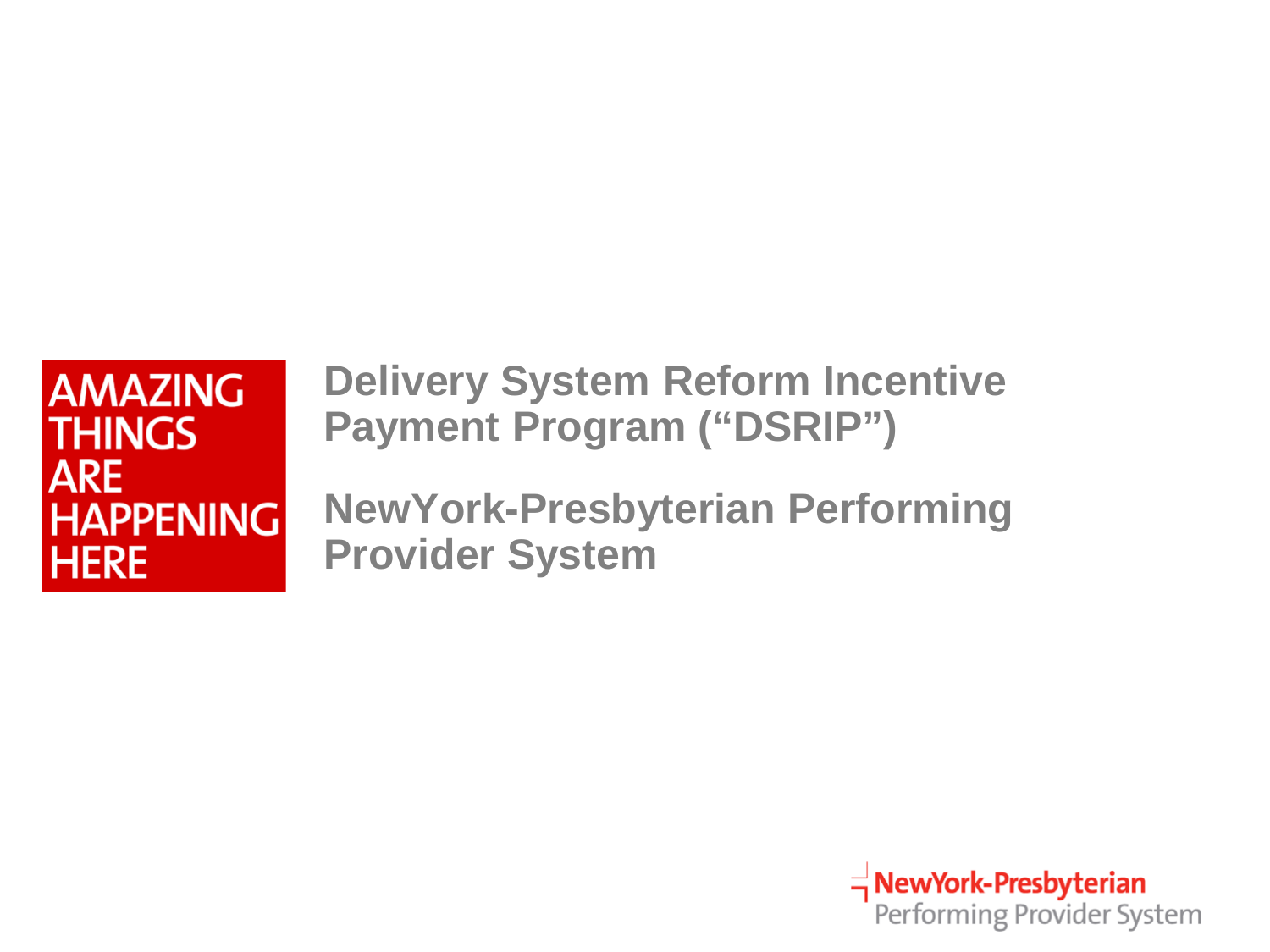#### **AMAZING THINGS Overview of DSRIP ProgramARE HAPPENING HERE**

TuewYork-Presbyterian<br>Performing Provider System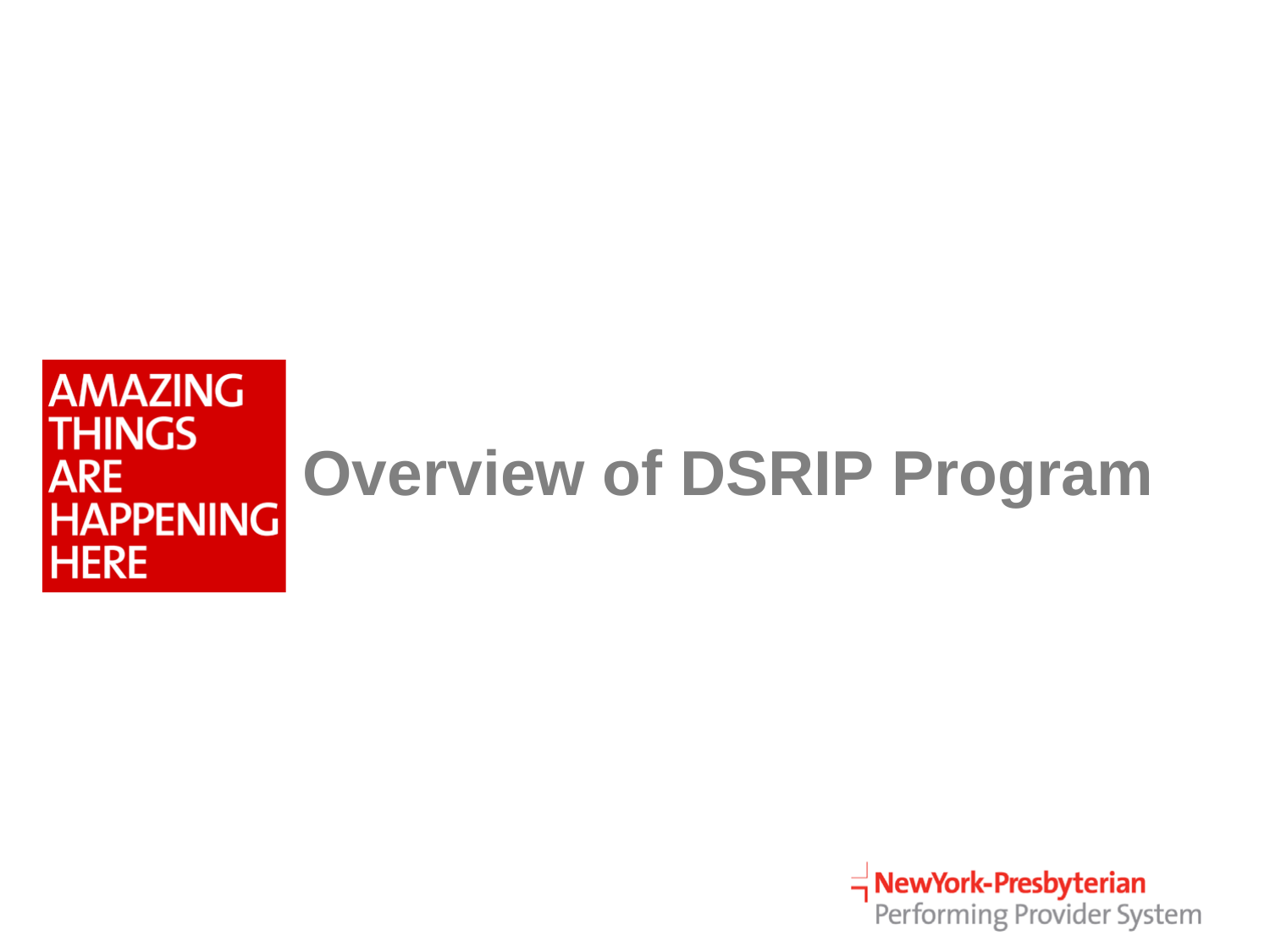## **What is the Delivery System Reform Incentive Payment Program ("DSRIP")?**

**DSRIP is a New York State program whose primary purpose is to fundamentally restructure the health care delivery system by reinvesting in the Medicaid program.** 

## **What is DSRIP's Primary Goal?**

**DSRIP's primary goal is to reduce potentially preventable hospital admissions and emergency room visits by 25% over 5 years by coordinating care across patient care settings to promote health and better outcomes, particularly for at-risk populations.** 

Additional information on the DSRIP program can be found at the New York Department of Health website: **http://www.health.ny.gov/health\_care/medicaid/redesign/dsrip/**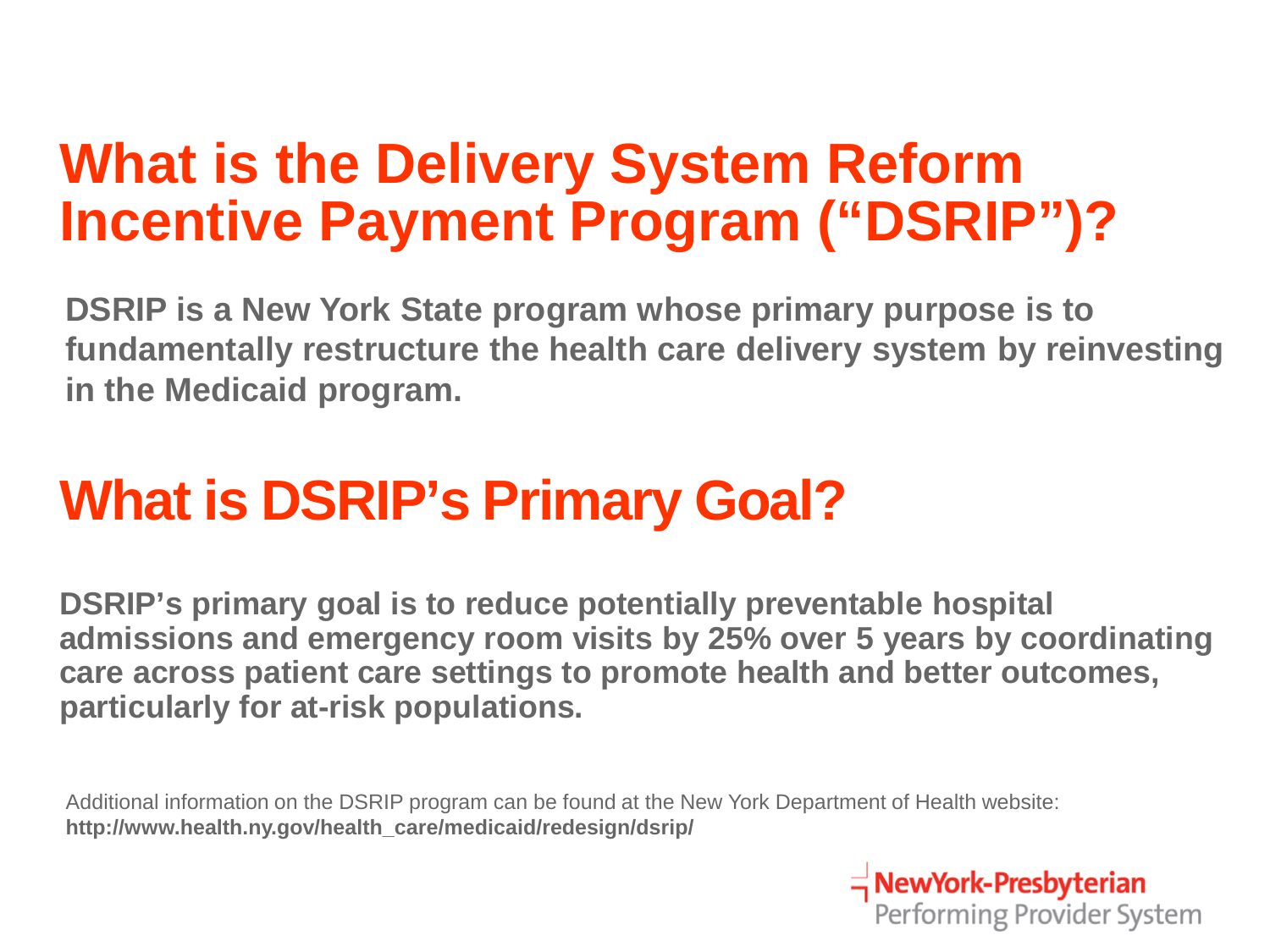# **Performing Provider Systems**

**Collaboration is essential to the mission and goal of the DSRIP program.**

**DSRIP requires that local networks be established between various provider types. These networks must create new and innovative projects that focus on:**

**(i) system transformation;**

**(ii) clinical improvements; and**

**(iii) population health improvements.**

**The collective network is called the** *Performing Provider Systems* **("PPS").**

**Each provider in the network is referred to as a** *Participating Provider.*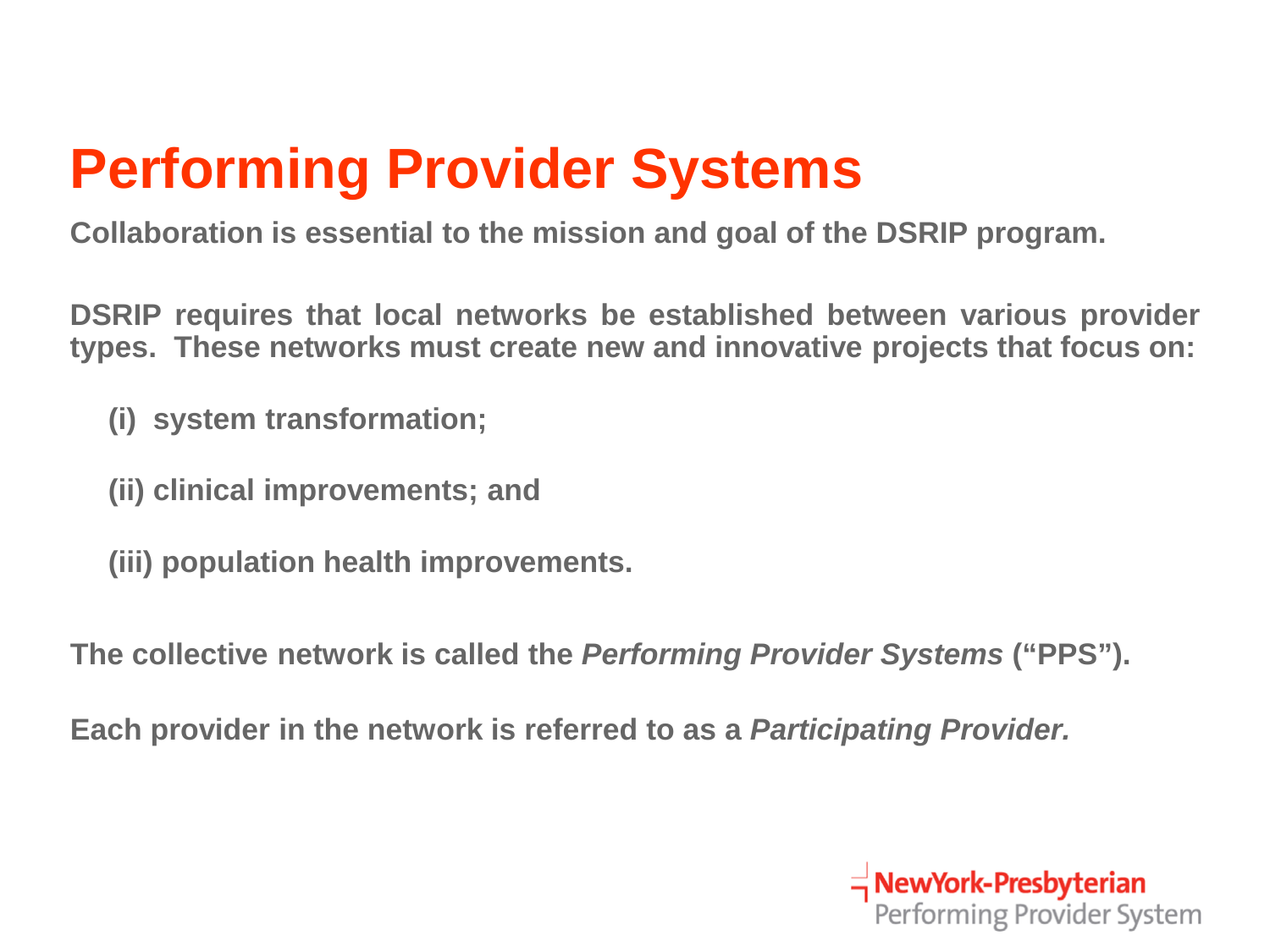## **New York Presbyterian PPS**

**NewYork-Presbyterian Hospital ("NYP") has been designated "Lead" for the NYP Performing Provider System network ("NYP PPS").**

**NYP PPS consists of a wide variety of provider/organizational types and services including, but not limited to:**

- **Hospitals**
- **Clinics**
- **Primary Care and other Specialty Providers**
- **Mental Health and Substance Abuse Providers**
- **Home Care Services**
- **Laboratory, Radiology and Rehabilitation Service Providers**
- **Pharmacies**
- **Community-Based Organizations**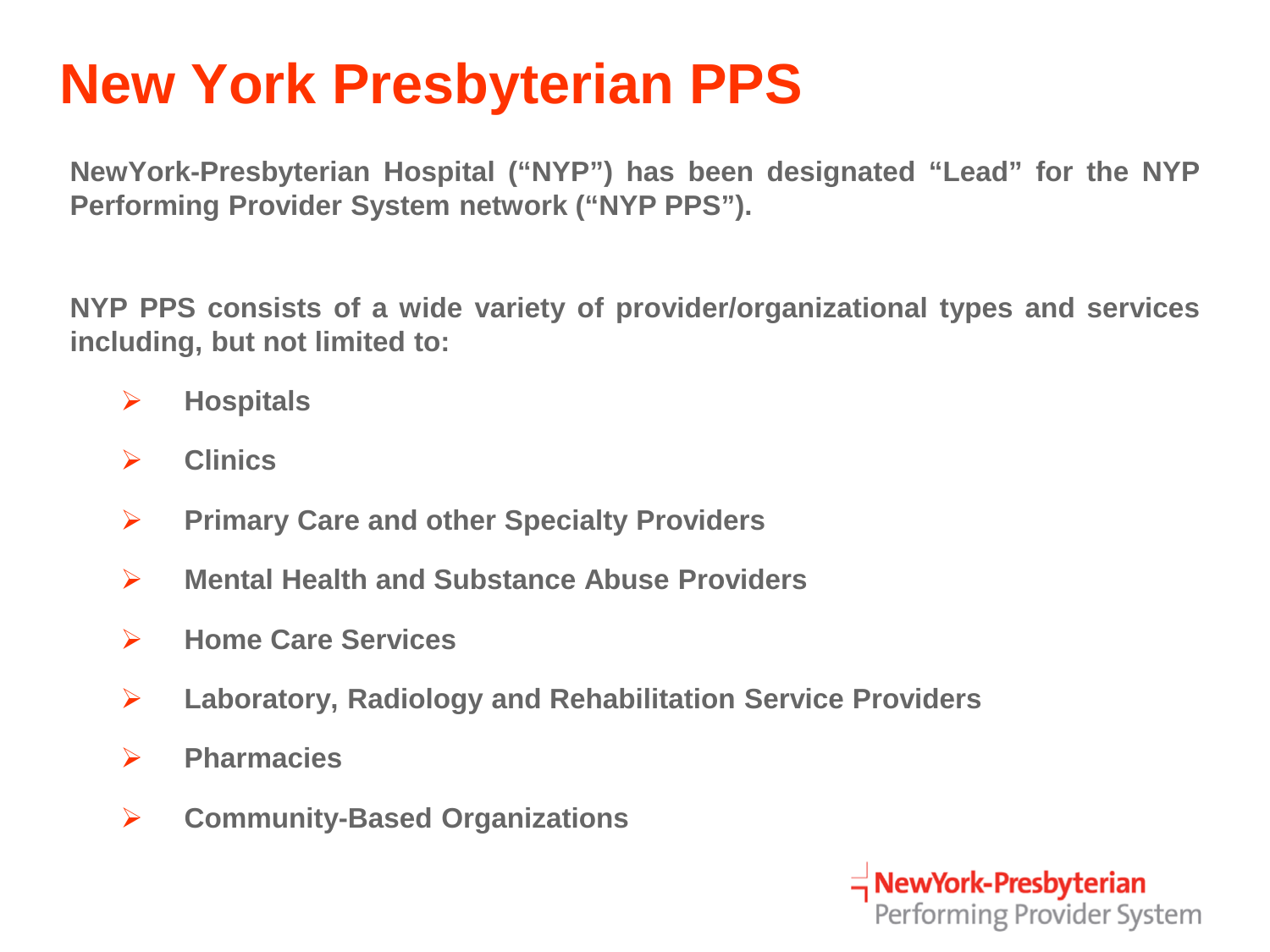## **DSRIP – Incentive Payment Program:**

**DSRIP is an incentive payment program. Payment and financial rewards are dependent upon project implementation and meeting specific quality and performance measures.** 

**Payment for DSRIP project-related activities are based on performance linked to:**

- **achievement of project milestones (***Pay-for-Performance***); and**
- **timely reporting (***Pay-for-Reporting***).**

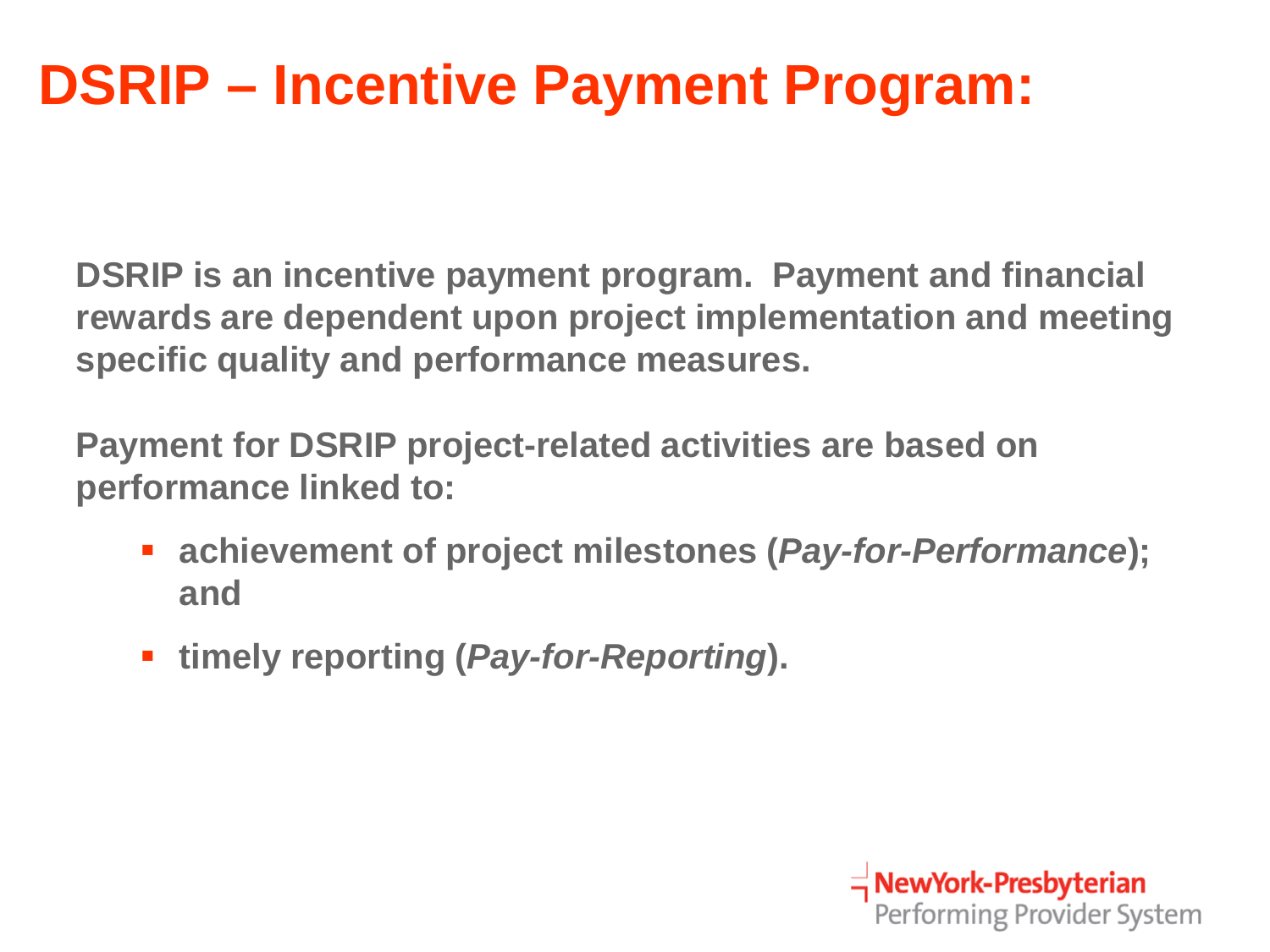## **DSRIP Funds Distribution Plan**

**The NYP PPS Lead is responsible for the distribution of DSRIP funds, in accordance with State criteria and the NYP PPS's Budget and Funds Flow Distribution Plan ("Plan").**

**The Plan supports achievement of DSRIP goals and successful implementation of NYP PPS projects. All funds will be distributed in accordance with the Plan.** 

**NYP PPS Participating Providers must understand their responsibility regarding accurate and timely reporting of milestones measures; and for achieving the goals of each project, as well as the overall DSRIP initiative.**

 $\equiv$  NewYork-Presbyterian

Performing Provider System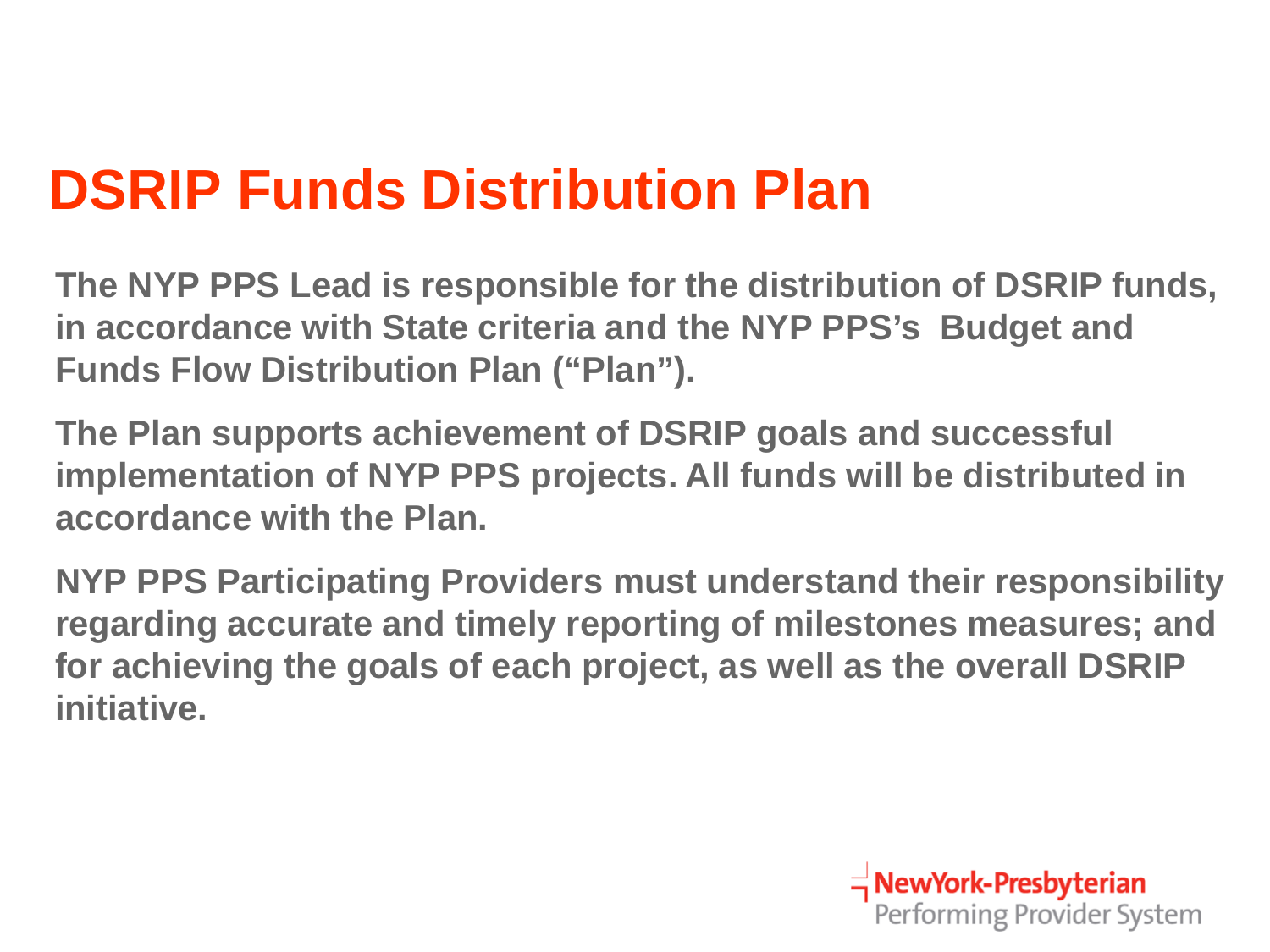#### **AMAZING THINGS NYP PPS Compliance ProgramARE HAPPENING HERE**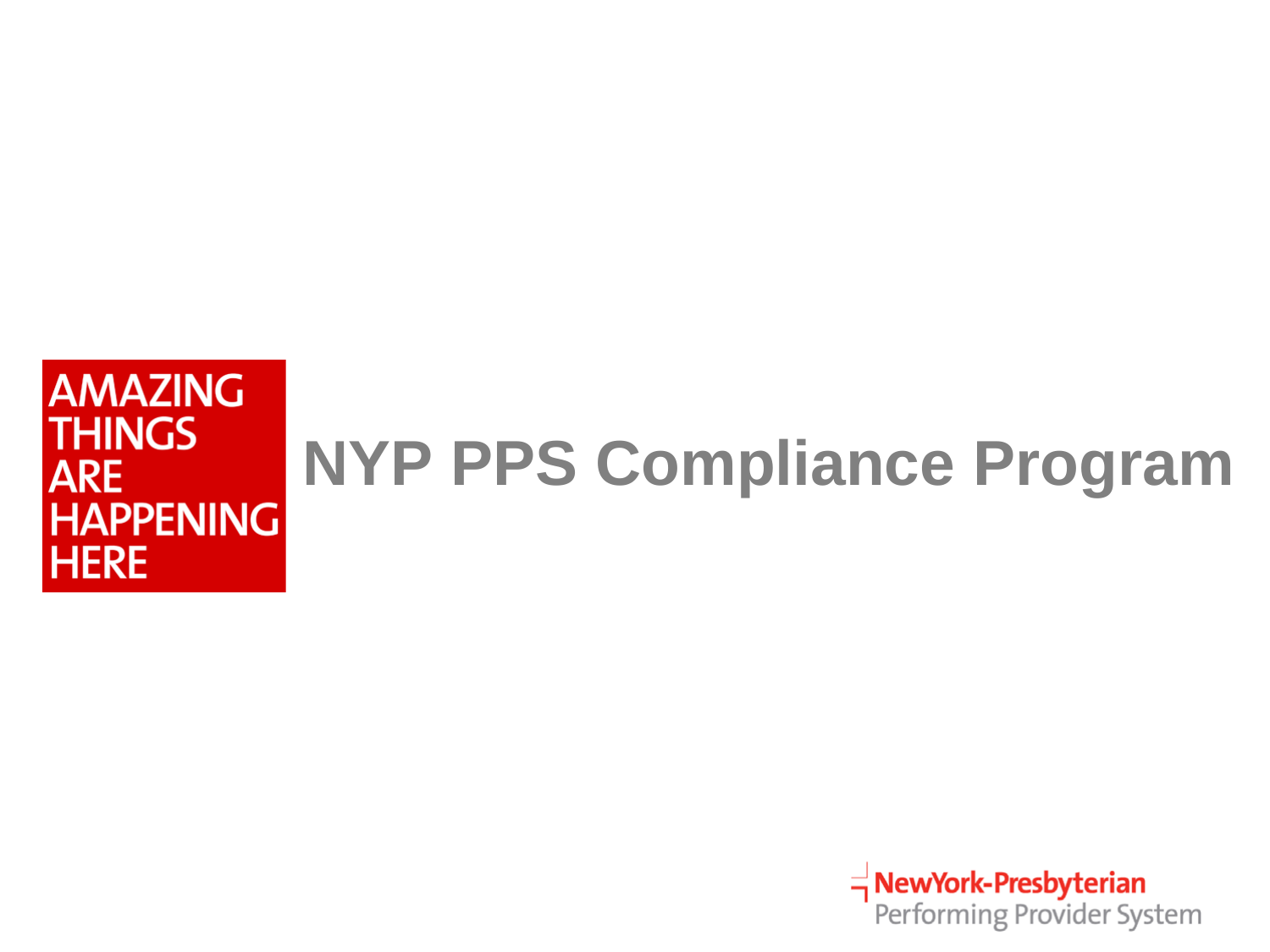### **DSRIP PPS Lead Compliance Program Requirements**

**DSRIP requires that the PPS Lead have an effective compliance program, in accordance with New York State Social Services Law and New York Code, Rules and Regulations.** 

**The Office of Medicaid Inspector General ("OMIG") released guidance for PPS Leads regarding DSRIP-related compliance.** 

**Accordingly, NYP PPS Lead has established a PPS Compliance Policy, outlining the DSRIP Compliance obligations of the PPS Lead and its Participating Providers.** 

See Resources slide, at the end of this presentation, for information on NYS compliance program requirements and OMIG DSRIP compliance program guidance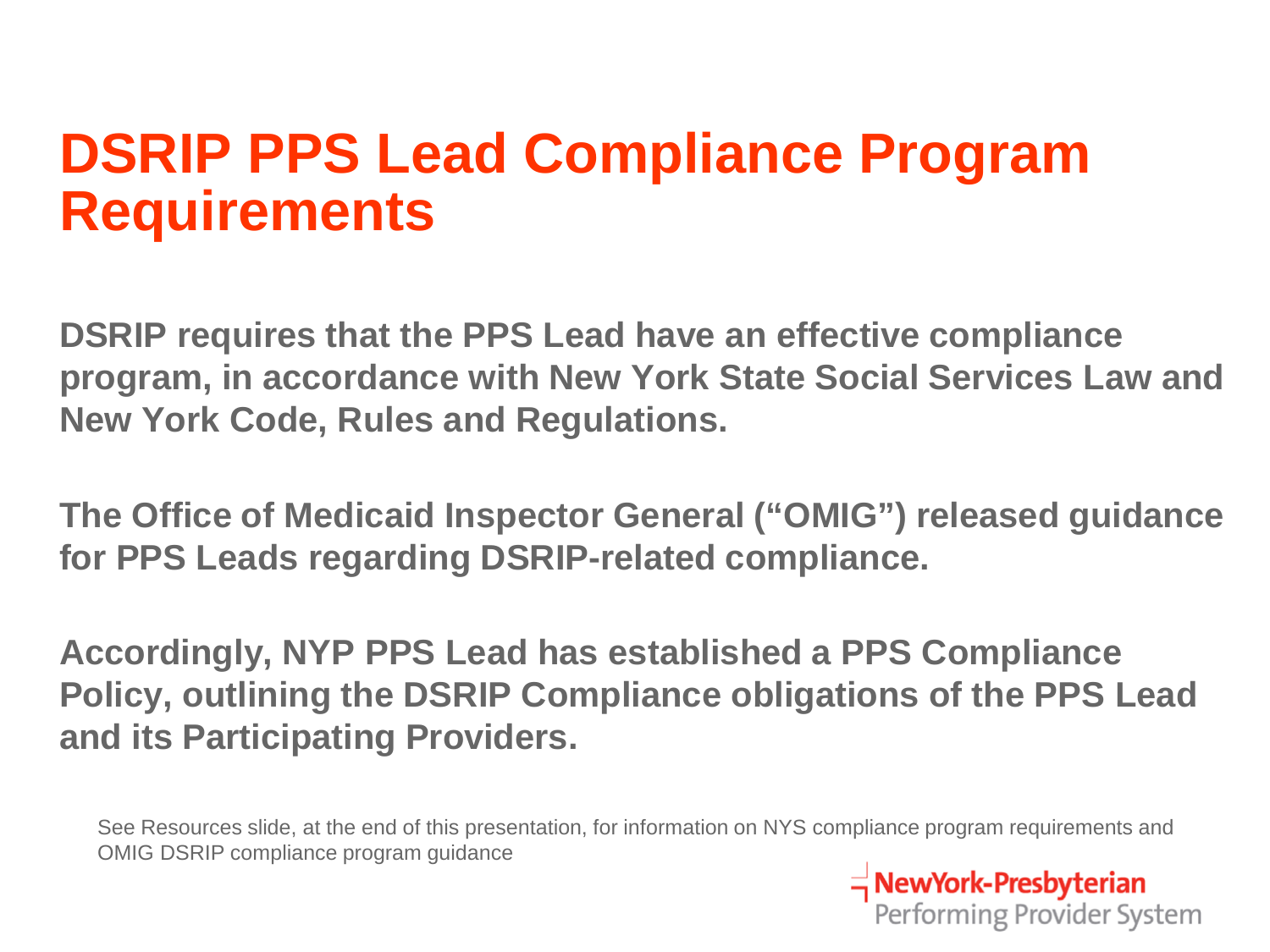## **NYP PPS Lead Compliance Program**

**As part of its DSRIP Compliance Program obligations, the NYP PPS Lead will:**

- **provide guidance and resources, as appropriate, to Participating Providers on compliance matters related to DSRIP funds**
- **report to the NYP PPS Executive Committee on DSRIP-related matters regarding compliance**
- **inform Participating Providers of their responsibility to provide DSRIP-related compliance training to their staff**

 $\equiv$  NewYork-Presbyterian Performing Provider System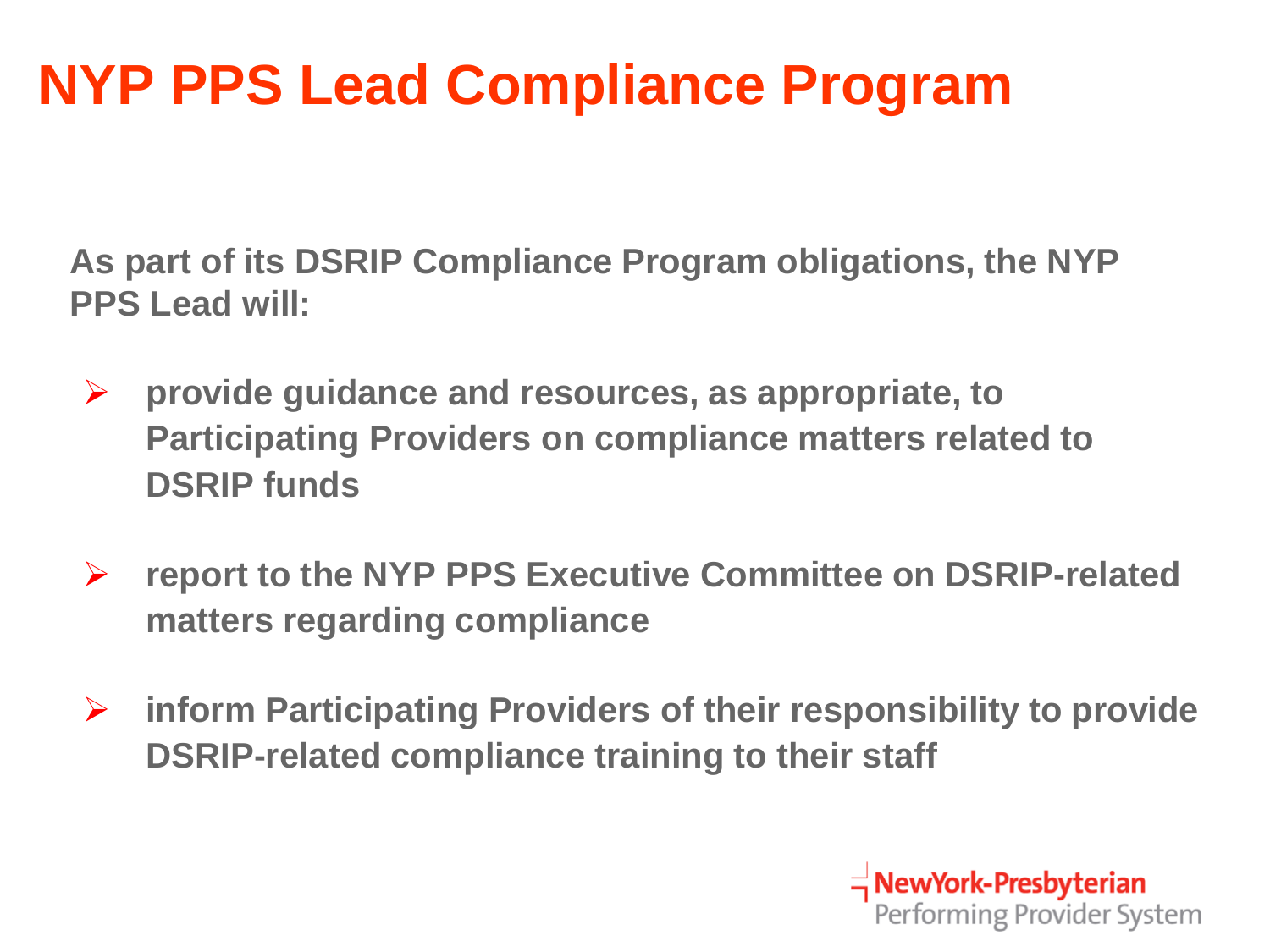### **NYP PPS Lead Compliance Program – cont'd**

- **establish systems for routine identification of compliance risks concerning DSRIP project performance and allocated payments**
- **establish communication methods for reporting DSRIP fundsrelated concerns**
- **establish systems for responding to compliance issues related to DSRIP funds**

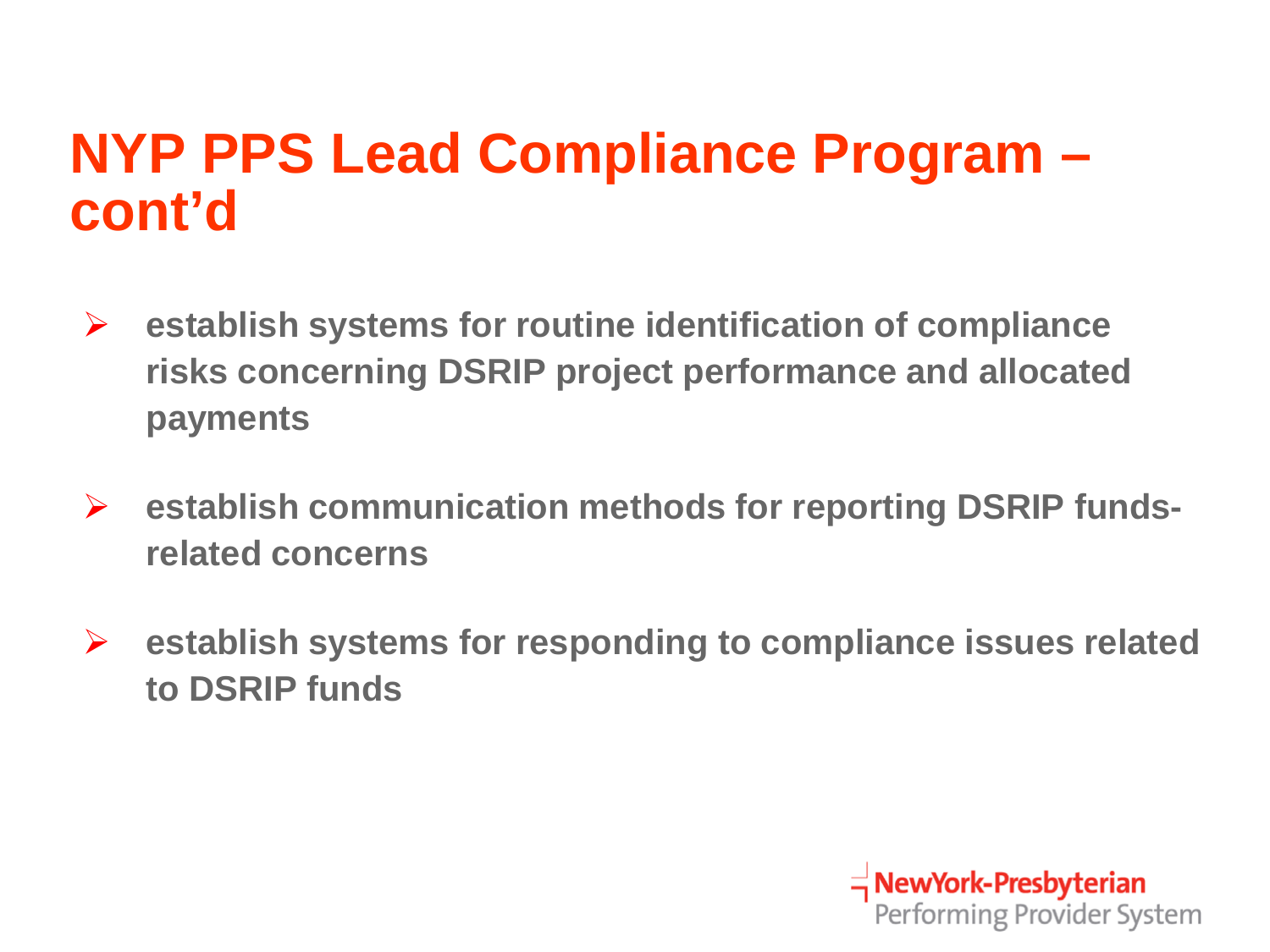## **Participating Providers' Compliance Program Obligations**

**OMIG guidance provides that the PPS Lead is not responsible for Participating Providers' compliance programs; as may be required under NYS Law and Regulations, based on their Medicaid provider status.**

**As such, all Participating Providers involved in the NYP PPS, subject to NYS mandatory compliance program obligations, must have an effective program in place.**

**Participating Providers not mandated under NYS to establish a compliance program should consider implementing a program appropriate for their size, complexity, resources and culture.**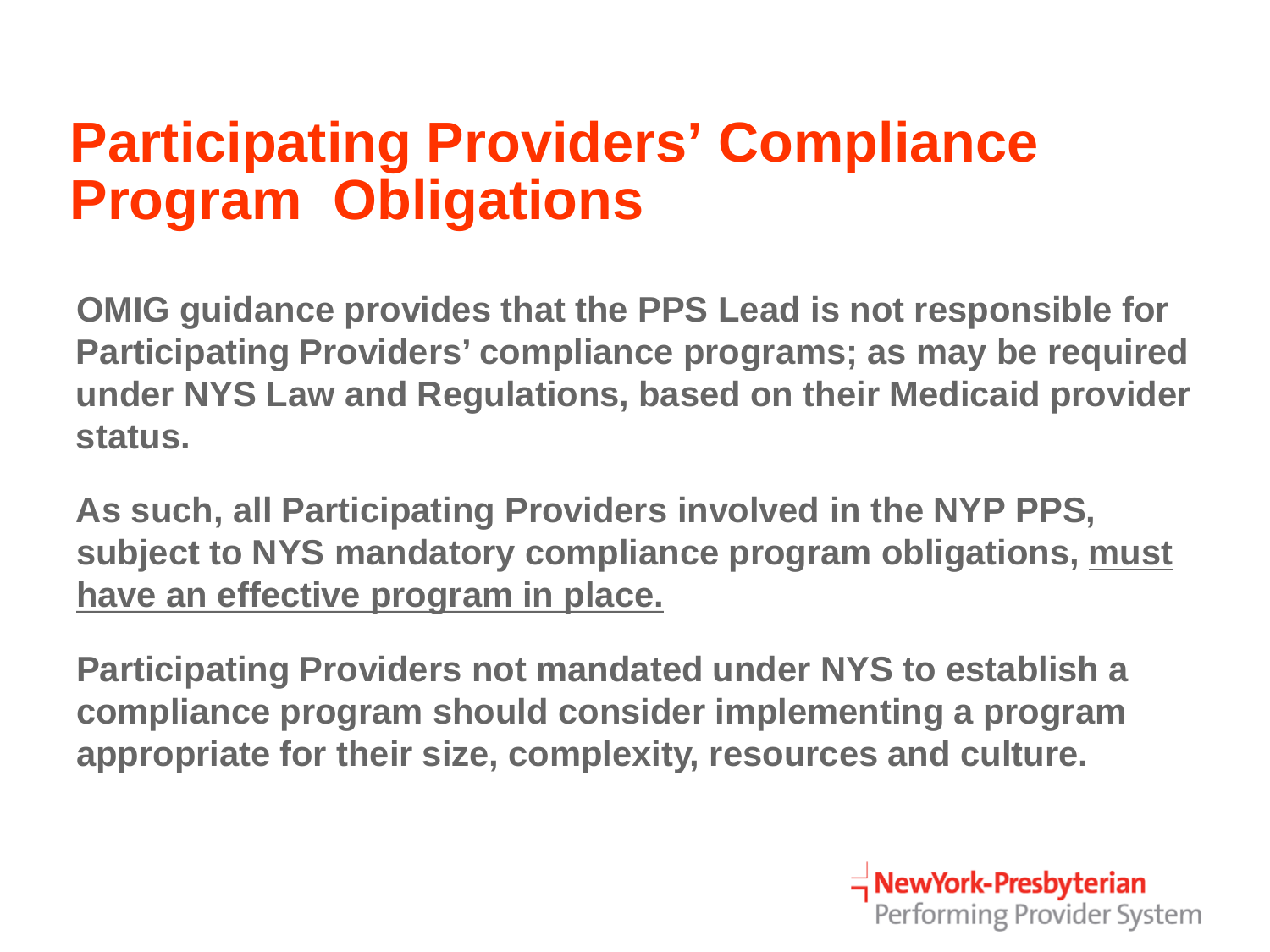## **Participating Providers' Compliance Program Obligations – cont'd**

**All NYP PPS Participating Providers, irrespective of an existing compliance program, must have or establish:** 

- **systems to ensure DSRIP funds are appropriately obtained and are used in accordance with the approved project plan**
- **systems to identify and prevent fraud and abuse, specific to discrepancies of DSRIP payments or misuse of DSRIP funds**
- **staff training on:**
	- **Participating Provider's role in DSRIP project(s);**
	- **DSRIP compliance expectations of staff; and**
	- **how to report any fraud or abuse of DSRIP funds to their Compliance Liaison.**

 $\equiv$  NewYork-Presbyterian Performing Provider System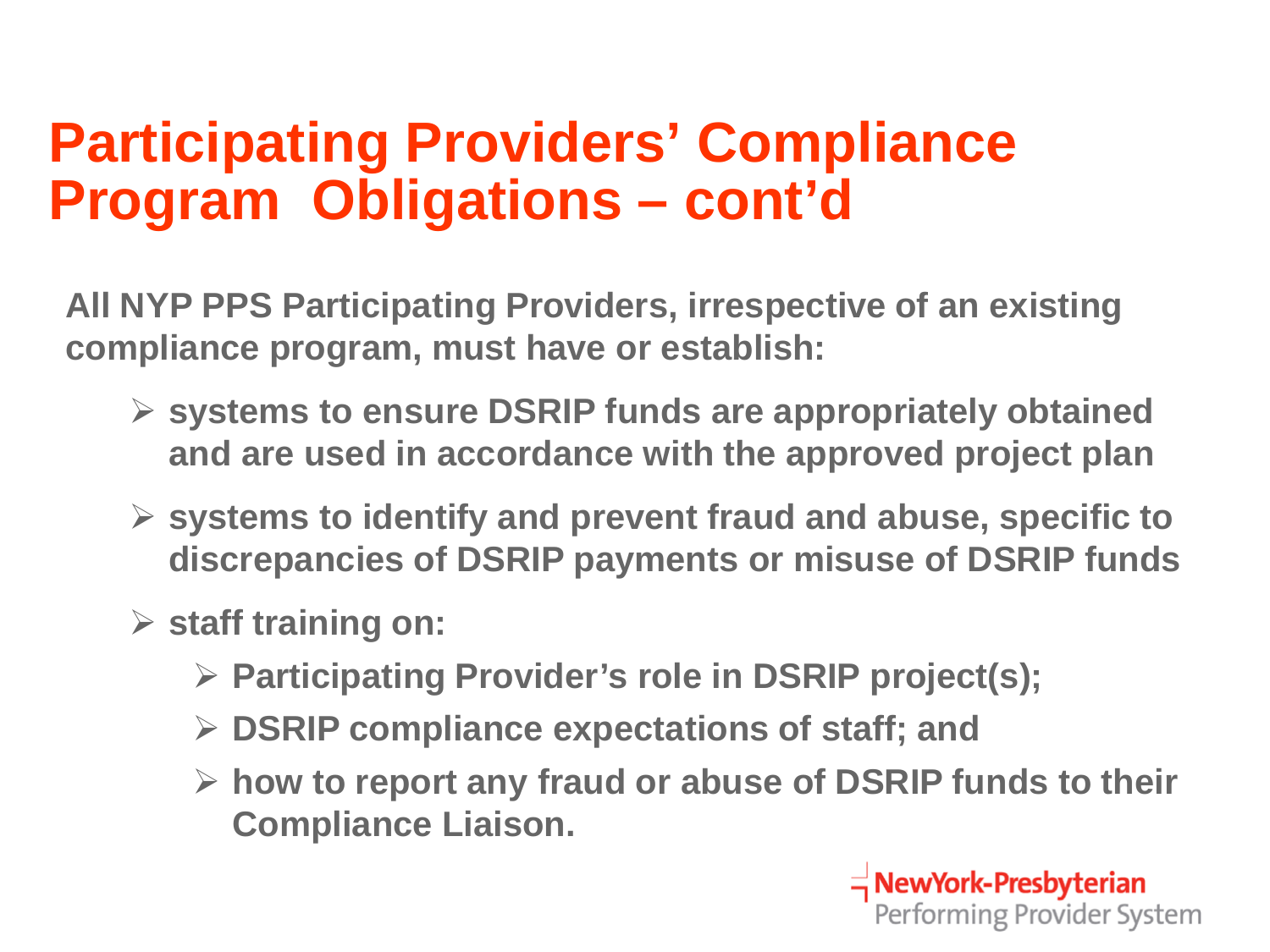## **Participating Providers' Compliance Program Obligations – cont'd**

**Participating Provider's compliance program must have or establish:**

- **appropriate training or educational resources on Healthcare Fraud and Abuse Laws and Regulations, as required by the Deficit Reduction Act**
- **policies regarding good faith reporting of compliance issues and non-retaliation**

**In addition to staff obligation to comply with all laws and regulation applicable to the Participating Provider, staff involved in DSRIP projects must be made aware of their obligation to comply with DSRIP regulations and the NYP PPS Lead Compliance Policy provisions.**

**Compliance concerns related to DSRIP funds may be reported to the PPS Lead via the PPS Help Line at (888)308-4435.**

See Resources slide, at the end of this presentation, for information on provider obligations regarding Fraud and Abuse, under the Federal Deficit Reduction Act